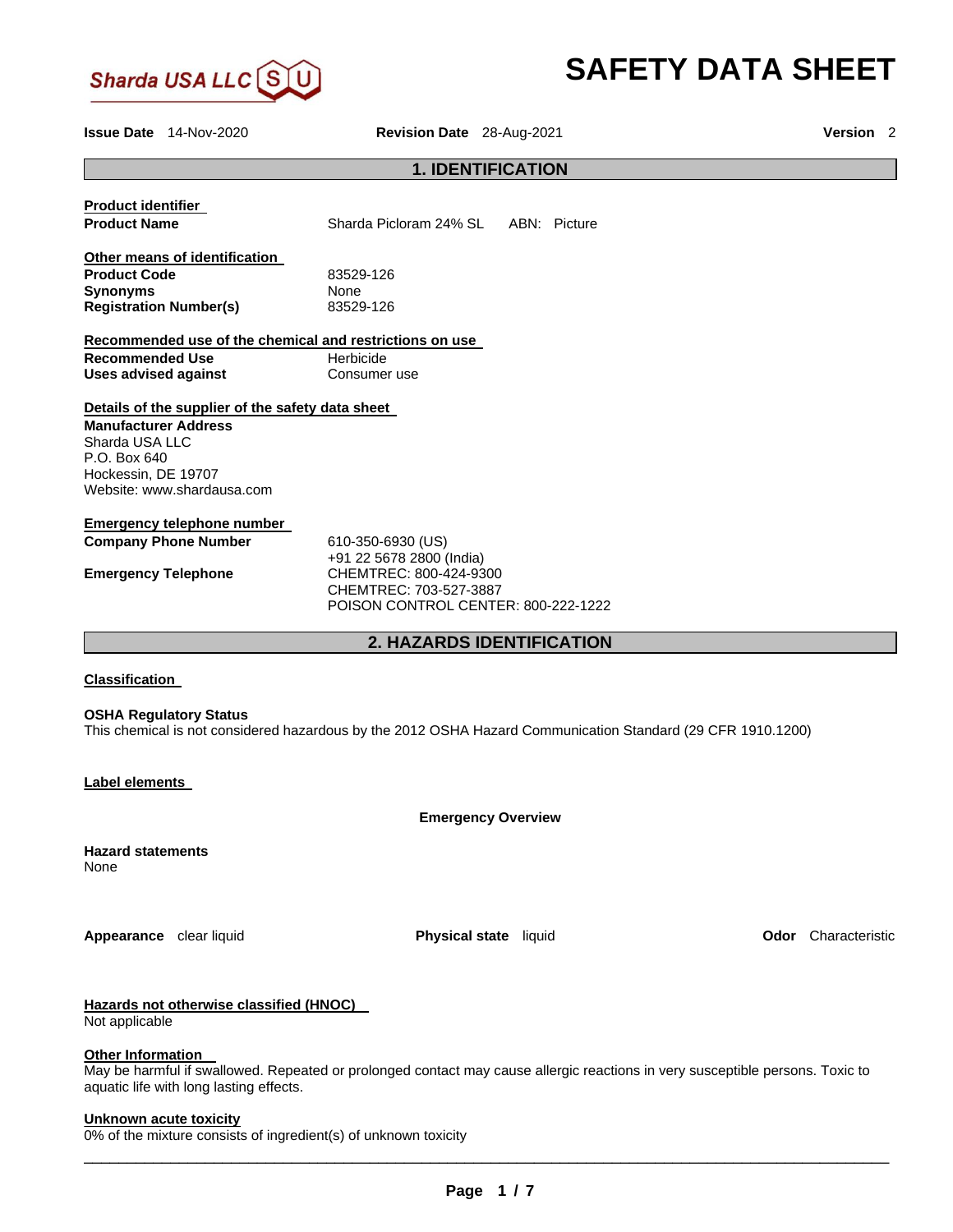# **3. COMPOSITION/INFORMATION ON INGREDIENTS**

 $\Box$ 

#### **Substance**

Not applicable

## **Mixture**

| <b>Chemical Name</b>        | CAS No      | Weight-% |
|-----------------------------|-------------|----------|
| Other ingredients           | Proprietarv | 75.60    |
| Picloram.<br>potassium salt | 2545-60-0   | 24.40    |

If CAS number is "proprietary", the specific chemical identity and percentage of composition has been withheld as a trade secret.

| <b>4. FIRST AID MEASURES</b>                                               |                                                                                                                                                                                                                                                                  |  |
|----------------------------------------------------------------------------|------------------------------------------------------------------------------------------------------------------------------------------------------------------------------------------------------------------------------------------------------------------|--|
| <b>Description of first aid measures</b>                                   |                                                                                                                                                                                                                                                                  |  |
| <b>General advice</b>                                                      | Call a poison control center or doctor for treatment advice. Have the product containers or<br>label with you when calling a poison control center or doctor, or going for treatment.                                                                            |  |
| Eye contact                                                                | Rinse immediately with plenty of water, also under the eyelids, for at least 15 minutes.<br>Remove contact lenses, if present and easy to do. Continue rinsing. Call a poison control<br>center or doctor for treatment advice.                                  |  |
| <b>Skin contact</b>                                                        | Wash off immediately with soap and plenty of water while removing all contaminated<br>clothes and shoes. Wash contaminated clothing before reuse. If skin irritation persists, call<br>a physician. Call a poison control center or doctor for treatment advice. |  |
| <b>Inhalation</b>                                                          | Move victim to fresh air. If breathing is irregular or stopped, administer artificial respiration.<br>Call a physician or poison control center immediately. Administer oxygen if breathing is<br>difficult.                                                     |  |
| Ingestion                                                                  | Call a physician or poison control center immediately. Do not induce vomiting without<br>medical advice. Never give anything by mouth to an unconscious person.                                                                                                  |  |
| Self-protection of the first aider                                         | Ensure that medical personnel are aware of the material(s) involved and take precautions<br>to protect themselves.                                                                                                                                               |  |
| Most important symptoms and effects, both acute and delayed                |                                                                                                                                                                                                                                                                  |  |
| <b>Symptoms</b>                                                            | Repeated contact may cause allergic reactions in very susceptible persons.                                                                                                                                                                                       |  |
| Indication of any immediate medical attention and special treatment needed |                                                                                                                                                                                                                                                                  |  |
| Note to physicians                                                         | Treat symptomatically.                                                                                                                                                                                                                                           |  |
| <b>5. FIRE-FIGHTING MEASURES</b>                                           |                                                                                                                                                                                                                                                                  |  |

#### **Suitable extinguishing media**

Dry chemical, CO2, water spray or regular foam. Move containers from fire area if you can do it without risk. Dike fire-control water for later disposal. Water spray, fog or regular foam.

**Unsuitable extinguishing media** Do not scatter spilled material with high pressure water streams.

## **Specific hazards arising from the chemical**

Thermal decomposition can lead to release of irritating and toxic gases and vapors. Combustible material.

**Hazardous combustion products** Carbon oxides. Nitrogen oxides (NOx). Hydrogen chloride.

**Explosion data Sensitivity to Mechanical Impact** None. **Sensitivity to Static Discharge** None.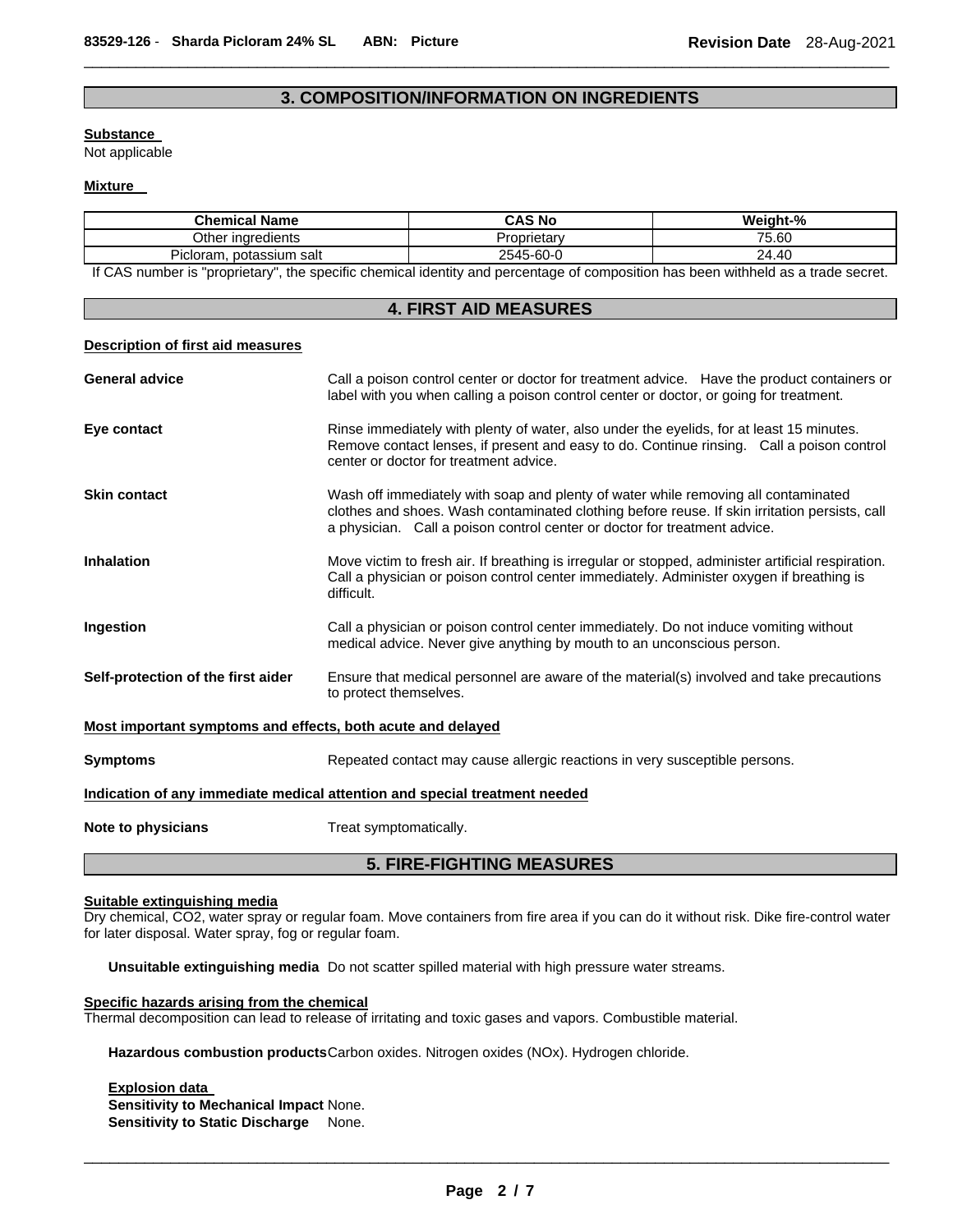# **Protective equipment and precautions for firefighters**

As in any fire, wear self-contained breathing apparatus pressure-demand, MSHA/NIOSH (approved or equivalent) and full protective gear. Avoid runoff to waterways and sewers.

# **6. ACCIDENTAL RELEASE MEASURES**

 $\Box$ 

|                                                              | Personal precautions, protective equipment and emergency procedures                                                                                                                                                                                                                                                                                    |
|--------------------------------------------------------------|--------------------------------------------------------------------------------------------------------------------------------------------------------------------------------------------------------------------------------------------------------------------------------------------------------------------------------------------------------|
| <b>Personal precautions</b>                                  | Evacuate personnel to safe areas. Ensure adequate ventilation, especially in confined<br>areas. Use personal protective equipment as required. Keep people away from and upwind<br>of spill/leak.                                                                                                                                                      |
| For emergency responders                                     | Use personal protection recommended in Section 8. Ventilate the area.                                                                                                                                                                                                                                                                                  |
| <b>Environmental precautions</b>                             |                                                                                                                                                                                                                                                                                                                                                        |
| <b>Environmental precautions</b>                             | Prevent entry into waterways, sewers, basements or confined areas.                                                                                                                                                                                                                                                                                     |
| Methods and material for containment and cleaning up         |                                                                                                                                                                                                                                                                                                                                                        |
| <b>Methods for containment</b>                               | Prevent further leakage or spillage if safe to do so.                                                                                                                                                                                                                                                                                                  |
| Methods for cleaning up                                      | Cover liquid spill with sand, earth or other non-combustible absorbent material. Sweep up<br>and shovel into suitable containers for disposal.                                                                                                                                                                                                         |
|                                                              | 7. HANDLING AND STORAGE                                                                                                                                                                                                                                                                                                                                |
| <b>Precautions for safe handling</b>                         |                                                                                                                                                                                                                                                                                                                                                        |
| Advice on safe handling                                      | Handle in accordance with good industrial hygiene and safety practice. Use personal<br>protective equipment as required. Wash thoroughly after handling. Wash contaminated<br>clothing before reuse. Do not eat, drink or smoke when using this product. Do not breathe<br>dust/fume/gas/mist/vapors/spray. Avoid contact with skin, eyes or clothing. |
| Conditions for safe storage, including any incompatibilities |                                                                                                                                                                                                                                                                                                                                                        |
| <b>Storage Conditions</b>                                    | Keep out of the reach of children. Keep/store only in original container. Keep containers<br>tightly closed in a dry, cool and well-ventilated place. Keep away from food, drink and<br>animal feeding stuffs.                                                                                                                                         |
| <b>Packaging materials</b>                                   | Do not reuse container.                                                                                                                                                                                                                                                                                                                                |
| Incompatible materials                                       | Strong oxidizing agents.                                                                                                                                                                                                                                                                                                                               |
|                                                              | 8. EXPOSURE CONTROLS/PERSONAL PROTECTION                                                                                                                                                                                                                                                                                                               |
| <b>Control parameters</b>                                    |                                                                                                                                                                                                                                                                                                                                                        |
| <b>Exposure Guidelines</b>                                   | This product, as supplied, does not contain any hazardous materials with occupational<br>exposure limits established by the region specific regulatory bodies.                                                                                                                                                                                         |
| <b>Appropriate engineering controls</b>                      |                                                                                                                                                                                                                                                                                                                                                        |
| <b>Engineering Controls</b>                                  | Ensure adequate ventilation, especially in confined areas. And. Showers. Eyewash<br>stations. Ventilation systems.                                                                                                                                                                                                                                     |

**Individual protection measures, such as personal protective equipment**

- **Eye/face protection** Wear safety glasses with side shields (or goggles).
- **Skin and body protection** Wear suitable protective clothing. Wear protective butyl rubber gloves. Protective shoes or boots.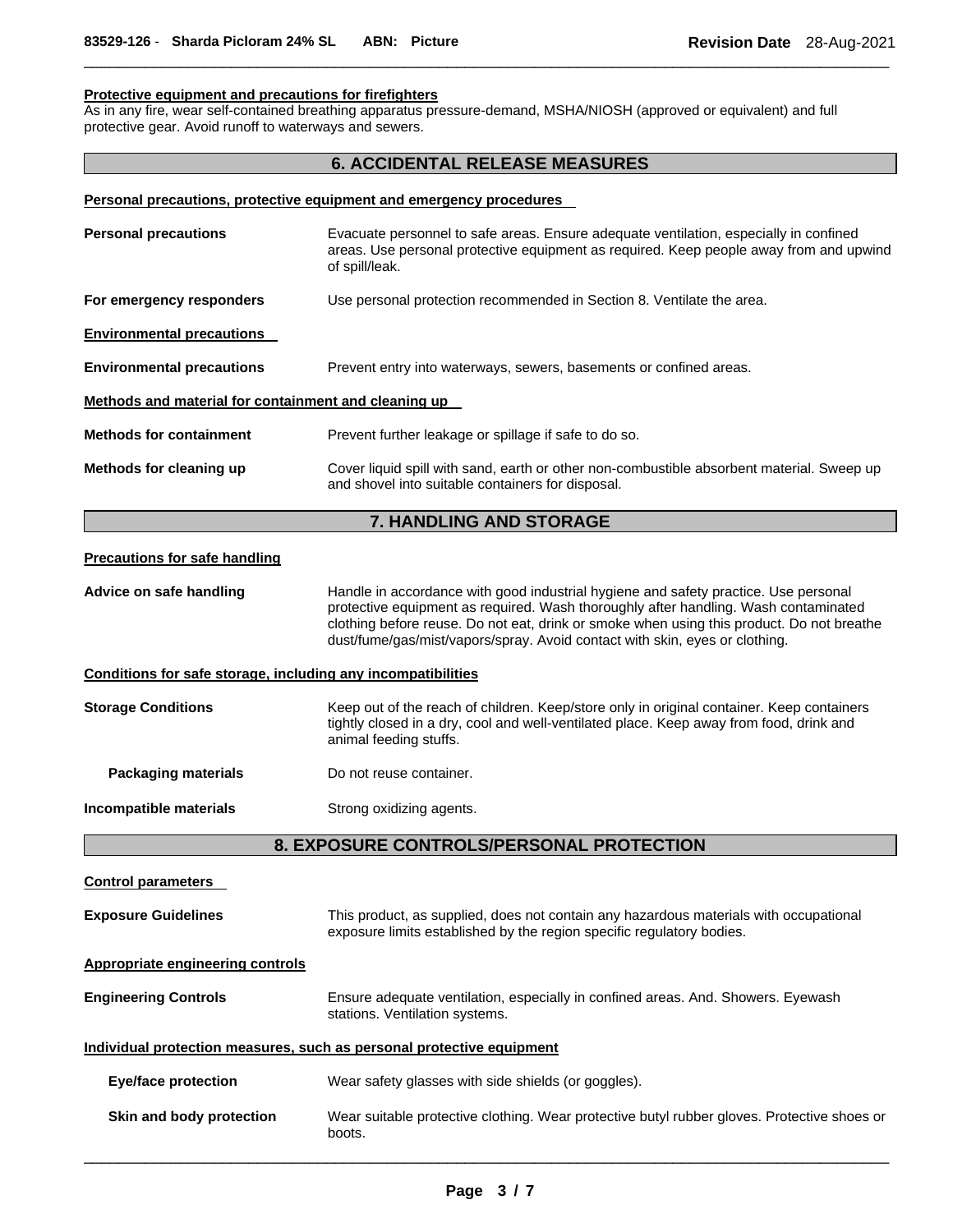| <b>Respiratory protection</b>         | Ensure adequate ventilation, especially in confined areas. If exposure limits are exceeded<br>or irritation is experienced, NIOSH/MSHA approved respiratory protection should be worn.<br>Positive-pressure supplied air respirators may be required for high airborne contaminant<br>concentrations. Respiratory protection must be provided in accordance with current local<br>regulations. |
|---------------------------------------|------------------------------------------------------------------------------------------------------------------------------------------------------------------------------------------------------------------------------------------------------------------------------------------------------------------------------------------------------------------------------------------------|
| <b>General Hygiene Considerations</b> | When using do not eat, drink or smoke. Regular cleaning of equipment, work area and<br>clothing is recommended. Avoid contact with skin, eyes or clothing. Wash hands thoroughly<br>after handling. Keep away from food, drink and animal feeding stuffs.                                                                                                                                      |

 $\Box$ 

# **9. PHYSICAL AND CHEMICAL PROPERTIES**

#### **Information on basic physical and chemical properties**

**Physical state liquid Appearance** clear liquid **Odor** Characteristic

| <b>Property</b>                      | Values                   |
|--------------------------------------|--------------------------|
| рH                                   | 6.6                      |
| Melting point / freezing point       | No information available |
| <b>Boiling point / boiling range</b> | No information available |
| <b>Flash point</b>                   | > 100 °C                 |
| <b>Evaporation rate</b>              | No information available |
| Flammability (solid, gas)            | No information available |
| <b>Flammability Limit in Air</b>     |                          |
| <b>Upper flammability limit:</b>     | No information available |
| Lower flammability limit:            | No information available |
| Vapor pressure                       | No information available |
| <b>Vapor density</b>                 | No information available |
| <b>Relative density</b>              | 1.1602 g/mL              |
| <b>Water solubility</b>              | Soluble in water         |
| Solubility in other solvents         | No information available |
| <b>Partition coefficient</b>         | No information available |
| <b>Autoignition temperature</b>      | No information available |
| <b>Decomposition temperature</b>     | No information available |
| <b>Kinematic viscosity</b>           | No information available |
| <b>Dynamic viscosity</b>             | No information available |
| <b>Explosive properties</b>          | Not an explosive         |
| <b>Oxidizing properties</b>          | Not applicable           |
| <b>Other Information</b>             |                          |
|                                      |                          |
| <b>Softening point</b>               | No information available |
| Molecular weight                     | No information available |
| <b>VOC Content (%)</b>               | No information available |
| <b>Density</b>                       | No information available |

**10. STABILITY AND REACTIVITY** 

**Reactivity**  No data available

**Chemical stability** Stable under recommended storage conditions. **Possibility of Hazardous Reactions** None under normal processing. **Conditions to avoid** Elevated Temperature. Storage near to reactive materials. **Incompatible materials** Strong oxidizing agents. **Hazardous Decomposition Products**

Thermal decomposition can lead to release of irritating and toxic gases and vapors. Nitrogen oxides (NOx). Carbon oxides. Hydrogen chloride.

**Odor threshold** No information available

**Remarks • Method** solution (1 %)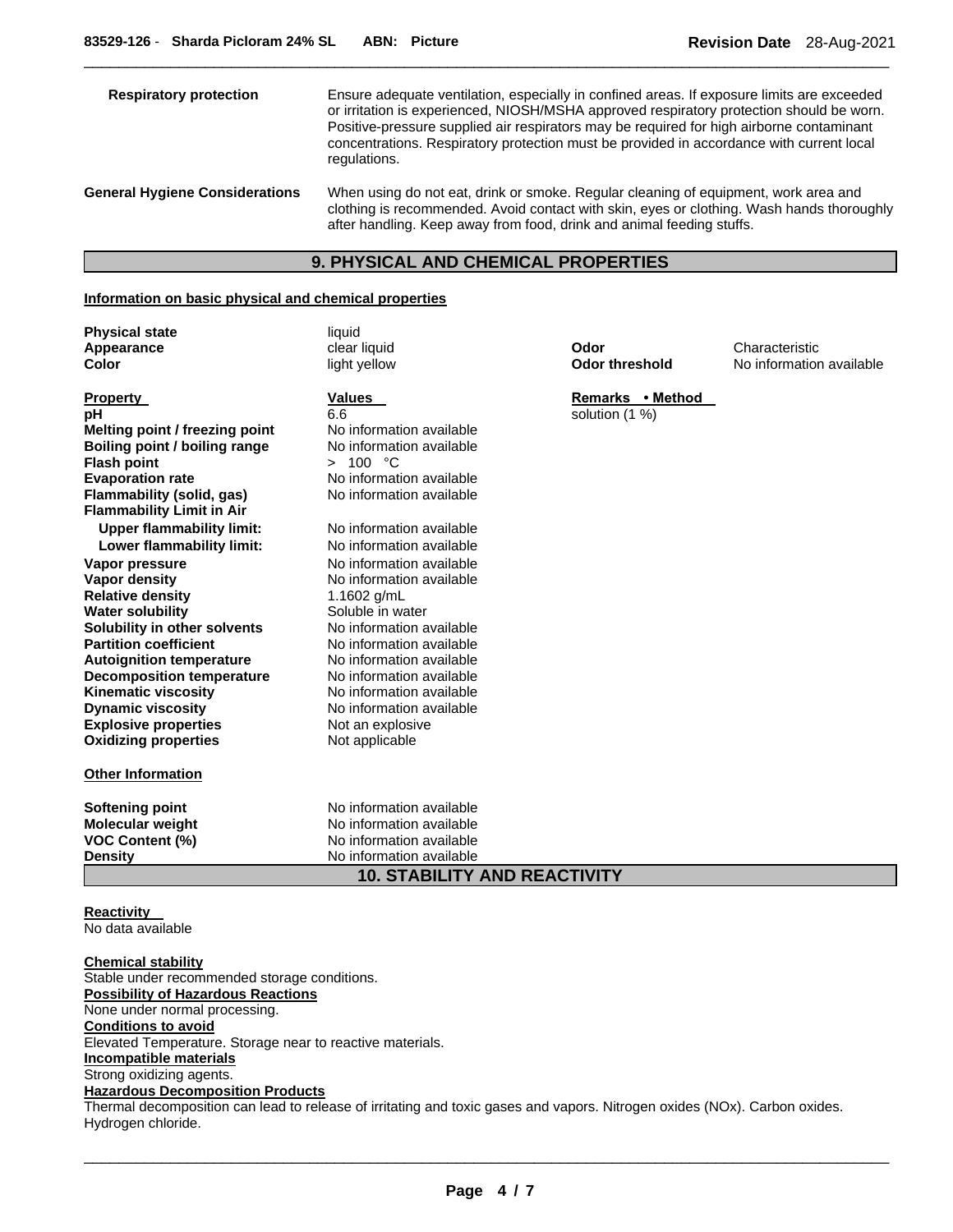# **11. TOXICOLOGICAL INFORMATION**

 $\Box$ 

#### **Information on likely routes of exposure**

| <b>Product Information</b> | Acute Oral LD50 (rat): $>$ 2000 mg/kg<br>Acute Dermal LD50 (rabbit): > 2000 mg/kg<br>Eye Irritation (rabbit): Slight irritant.<br>Skin Irritation (rabbit): Not an irritant.<br>Inhalation LC50 (rat): $>5.67$ mg/L (4 HR)<br>Skin Sensitization (guinea pig): Not a sensitizer |
|----------------------------|---------------------------------------------------------------------------------------------------------------------------------------------------------------------------------------------------------------------------------------------------------------------------------|
| <b>Inhalation</b>          | Based on available data, the classification criteria are not met.                                                                                                                                                                                                               |
| Eye contact                | Based on available data, the classification criteria are not met.                                                                                                                                                                                                               |
| <b>Skin contact</b>        | Based on available data, the classification criteria are not met. Repeated or prolonged<br>contact may cause allergic reactions in very susceptible persons.                                                                                                                    |
| Ingestion                  | Based on available data, the classification criteria are not met.                                                                                                                                                                                                               |

| <b>Chemical Name</b>                  | Oral LD50           | <b>Dermal LD50</b> | <b>Inhalation LC50</b> |
|---------------------------------------|---------------------|--------------------|------------------------|
| Other ingredients                     | $> 90$ mL/kg (Rat)  |                    |                        |
| Picloram, potassium salt<br>2545-60-0 | $= 686$ mg/kg (Rat) |                    |                        |

## **Information on toxicological effects**

**Symptoms Repeated or prolonged contact may cause allergic reactions in very susceptible persons.** 

#### **Delayed and immediate effects as well as chronic effects from short and long-term exposure**

| Sensitization                   | Based on available data, the classification criteria are not met. |
|---------------------------------|-------------------------------------------------------------------|
| Germ cell mutagenicity          | Based on available data, the classification criteria are not met. |
| Carcinogenicity                 | Based on available data, the classification criteria are not met. |
| <b>Reproductive toxicity</b>    | Based on available data, the classification criteria are not met. |
| <b>STOT - single exposure</b>   | Based on available data, the classification criteria are not met. |
| <b>STOT - repeated exposure</b> | Based on available data, the classification criteria are not met. |
| <b>Aspiration hazard</b>        | Based on available data, the classification criteria are not met. |

#### **Numerical measures of toxicity - Product Information**

**The following values are calculated based on chapter 3.1 of the GHS document** .

Refer to product information above.

# **12. ECOLOGICAL INFORMATION**

#### **Ecotoxicity**

Toxic to aquatic life with long lasting effects

This pesticide is toxic to some plants at very low concentrations. Non-target plants may be adversely affected if pesticide is allowed to drift from areas of application. Do not apply directly to water, to areas where surface water is present or to intertidal areas below the mean high water mark. Do not contaminate water when disposing of equipment washwaters. Do not contaminate water used for irrigation or domestic purposes by cleaning of equipment or disposal of wastes. Do not allow run-off or spray to contaminate wells, irrigation ditches or any body of water used for irrigation or domestic purposes. Do not make application when circumstances favor movement from treatment site

#### **Persistence and degradability**

Not readily biodegradable.

#### **Bioaccumulation**

Not likely to bioaccumulate.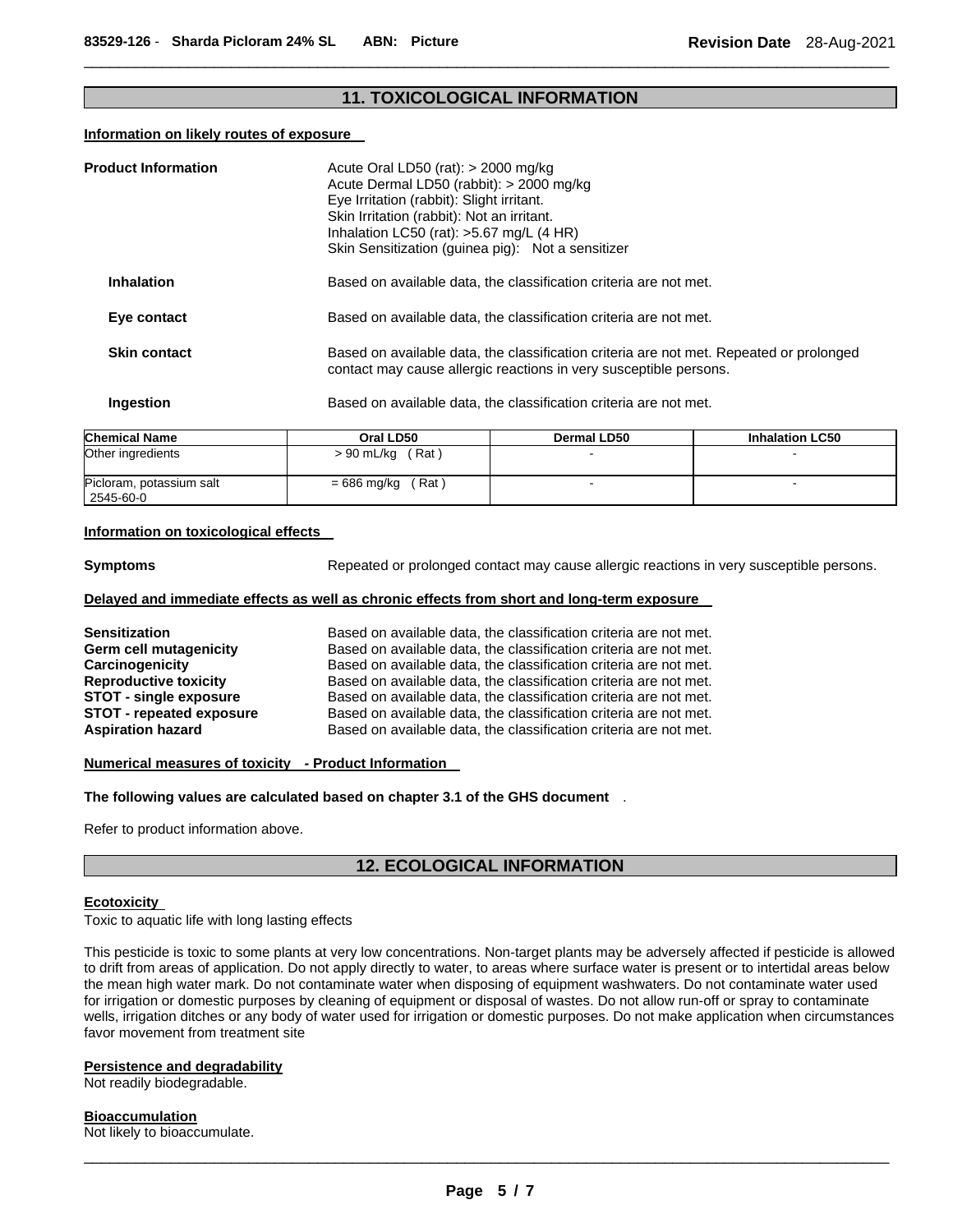# **Other adverse effects**

This mixture contains no substance considered to be persistent, bioaccumulating nor toxic (PBT)

## **13. DISPOSAL CONSIDERATIONS**

 $\Box$ 

| Waste treatment methods<br><b>Disposal of wastes</b> | Pesticide wastes may be acutely hazardous. Improper disposal is a violation of federal<br>law. Disposal should be in accordance with applicable regional, national and local laws and<br>regulations. Contact your State Pesticide or Environmental Control Agency, or the<br>Hazardous Waste Representative at the nearest EPA Regional Office for guidance on<br>proper disposal of waste product. |
|------------------------------------------------------|------------------------------------------------------------------------------------------------------------------------------------------------------------------------------------------------------------------------------------------------------------------------------------------------------------------------------------------------------------------------------------------------------|
| Contaminated packaging                               | Disposal should be in accordance with applicable regional, national and local laws and<br>regulations. Consult product label for additional information. Do not reuse container.                                                                                                                                                                                                                     |

# **14. TRANSPORT INFORMATION**

| <b>DOT</b>                                                                                                                                                           | Not regulated                                                                                                                                                                                              |
|----------------------------------------------------------------------------------------------------------------------------------------------------------------------|------------------------------------------------------------------------------------------------------------------------------------------------------------------------------------------------------------|
| <b>TDG</b>                                                                                                                                                           | Not regulated                                                                                                                                                                                              |
| <b>IATA</b><br>UN/ID no<br>Proper shipping name<br><b>Hazard Class</b><br><b>Packing Group</b><br><b>ERG Code</b><br><b>Special Provisions</b><br><b>Description</b> | <b>UN3082</b><br>Environmentally hazardous substance, liquid, n.o.s.<br>9<br>Ш<br>9L<br>A97, A158, A197<br>UN3082, Environmentally hazardous substance, liquid, n.o.s. (Picloram, potassium salt), 9,<br>Ш |
| <b>IMDG</b><br>UN/ID no<br>Proper shipping name<br><b>Hazard Class</b><br><b>Packing Group</b>                                                                       | <b>UN3082</b><br>Environmentally hazardous substance, liquid, n.o.s.<br>9<br>Ш                                                                                                                             |
| EmS-No                                                                                                                                                               | $F-A, S-F$                                                                                                                                                                                                 |

**Special Provisions** 274, 335

**Description** UN3082, Environmentally hazardous substance, liquid, n.o.s. (Picloram, potassium salt), 9, III, Marine pollutant

# **15. REGULATORY INFORMATION**

| <b>International Inventories</b> |          |
|----------------------------------|----------|
| <b>TSCA</b>                      | Complies |
| <b>DSL/NDSL</b>                  | Complies |
| <b>EINECS/ELINCS</b>             | Complies |
| <b>IECSC</b>                     | Complies |
| <b>KECL</b>                      | Complies |
| <b>PICCS</b>                     | Complies |
| <b>AICS</b>                      | Complies |

## **Legend:**

**TSCA** - United States Toxic Substances Control Act Section 8(b) Inventory **DSL/NDSL** - Canadian Domestic Substances List/Non-Domestic Substances List **EINECS/ELINCS** - European Inventory of Existing Chemical Substances/European List of Notified Chemical Substances **ENCS** - Japan Existing and New Chemical Substances **IECSC** - China Inventory of Existing Chemical Substances **KECL** - Korean Existing and Evaluated Chemical Substances **PICCS** - Philippines Inventory of Chemicals and Chemical Substances **AICS** - Australian Inventory of Chemical Substances